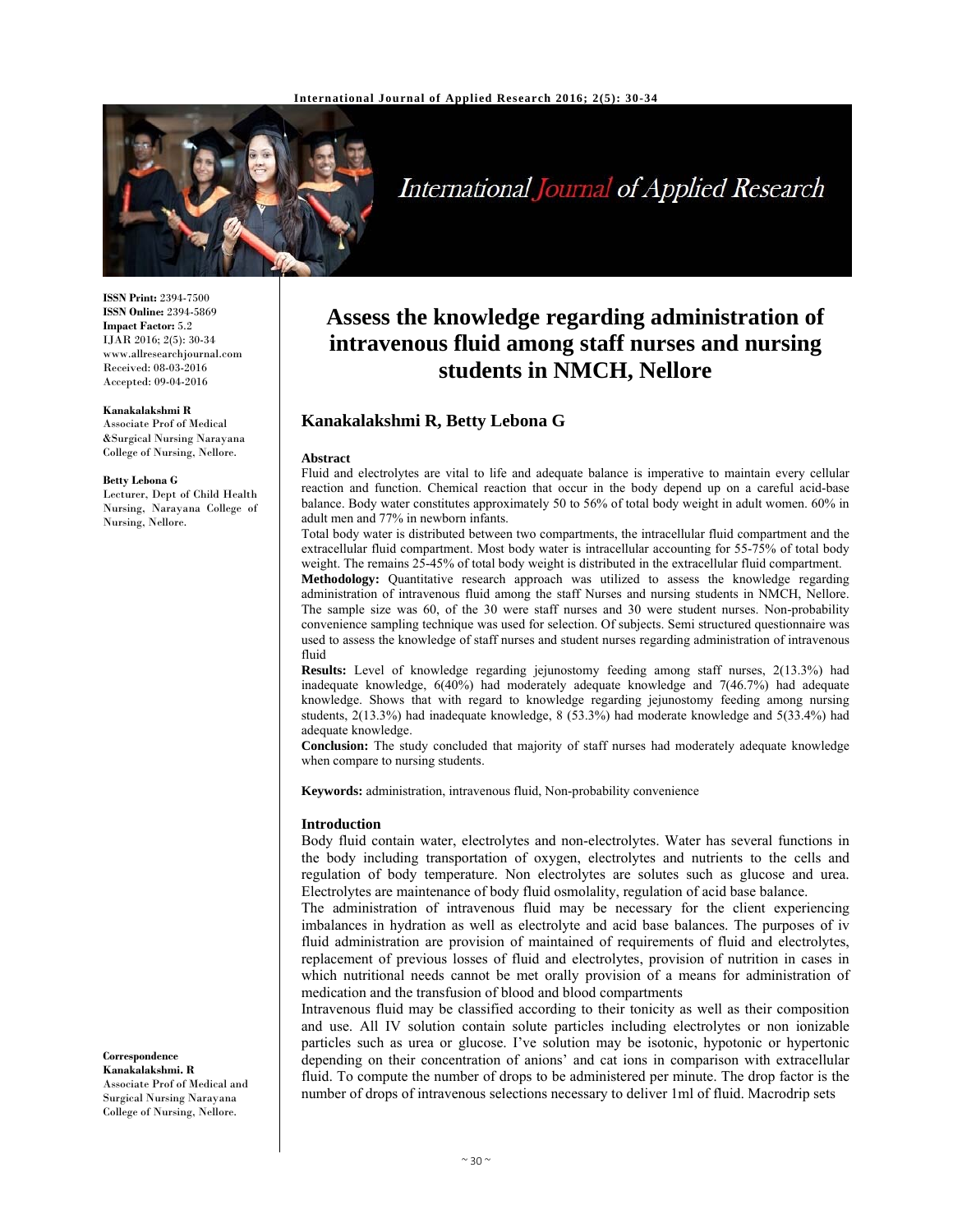Are IV sets that deliver large drops (10, 15, 20 gtt/ml). Micro drip sets (minidrip set) are IV sets that deliver large small drops (60gtt/hr). M.S. Asuku (2014) conducted a retrospective cohort study to assess the knowledge regarding administration of intravenous fluid in adult hospital among health work in National clinical child line center in (UK). The sample technique is simple random method and he got the sample size is 100 health workers. The results shows that 30% have adequate knowledge regarding administration of intravenous fluid and 40% have moderate knowledge and 28.5% have high skill knowledge regarding administration of intravenous fluid. Hence the researcher concluded that according to practice level the knowledge level will improved.

#### **Statement of the Problem**

A Study to Assess the Knowledge Regarding Administration of Intravenous Fluid among Staff Nurses and Nursing Students in Nmch, Nellore.

#### **Objectives**

- To assess the level of knowledge regarding administration intravenous fluid among staff nurses.
- To assess the level of knowledge regarding administration intravenous fluid among nursing students
- To compare the level of knowledge between staff nurses and nursing students regarding administration intravenous fluid
- To find out association between the levels of knowledge regarding administration intravenous fluid among staff nurse with their selected demographic variables.
- To find out the association between the level of knowledge regarding administration intravenous fluid students with their selected demographic variables.

#### **Assumptions**

The staff nurse and nursing students have some knowledge regarding administration of intravenous fluid**.**

#### **Materials and Methods**

Quantitative research approach was utilized to assess the knowledge regarding administration of intravenous fluid among the staff Nurses and nursing students in NMCH, Nellore. The sample size was 60, of the 30 were staff nurses and 30 were student nurses. Non-probability convenience sampling technique was used for selection. Of subjects. Semi structured questionnaire was used to assess the knowledge of staff nurses and student nurses regarding administration of intravenous fluid.

#### **Criteria for Sample Selection Inclusion Criteria**

1. Staff nurses who are available at the time of data collection

2. Nurses who know well English

3. Student nurses who are available at the time of data collection

## **Exclusion Criteria**

1. Nurses who are excluded based on the following criteria

2. Nurses who are not willing to participate in this study

#### 3. Nurses who are on leave

#### **Description of the Tool**

The tool consists of two parts.

#### **PART-I. Deal with demographic data**

Demographic variables including Age, education, occupation, income, place of residence, religion, type of family, sources of information, habits

**PART II**. Deals with knowledge questionnaire to assess the knowledge regarding administration of intravenous fluid.

#### **Score Interpretation**

| S. No | <b>Level Of Knowledge</b>     | <b>Score</b> | Percentage |
|-------|-------------------------------|--------------|------------|
| ı.    | Inadequate knowledge          | $0 - 12$     | $< 50\%$   |
| 2.    | Moderately adequate knowledge | $13 - 24$    | 51-70%     |
| 3.    | Adequate knowledge            | $25 - 36$    | $>71\%$    |

### **Data Collection Procedure**

The data collection procedure was done for a period of 1 week from 5/5/15 to 10/5/15. After obtaining the formal permission from the Narayana College of nursing. 30 samples were selected by non-probability convenience sampling techniques. Nursing students and staff nurses, who fulfilled the inclusion criteria, were included for this study after obtaining informed consent from them and the confidentiality of shared was assured. For the present study knowledge questionnaire based interview method was adopted to collect the data, it took 30 minutes to complete the questionnaire for staff nurses and nursing student.

#### **Plan for Data Analysis**

Data analysis was done using descriptive statistics and inferential statistics.

#### **Descriptive statistics**

- $\triangleright$  frequency and percentage distribution of demographic variables
- Mean & standard deviation

#### **Inferential statistics**

Chi-square test to find association with knowledge of mothers.

#### **Results**



Fig 1: Percentage distribution of staff nurse based on age.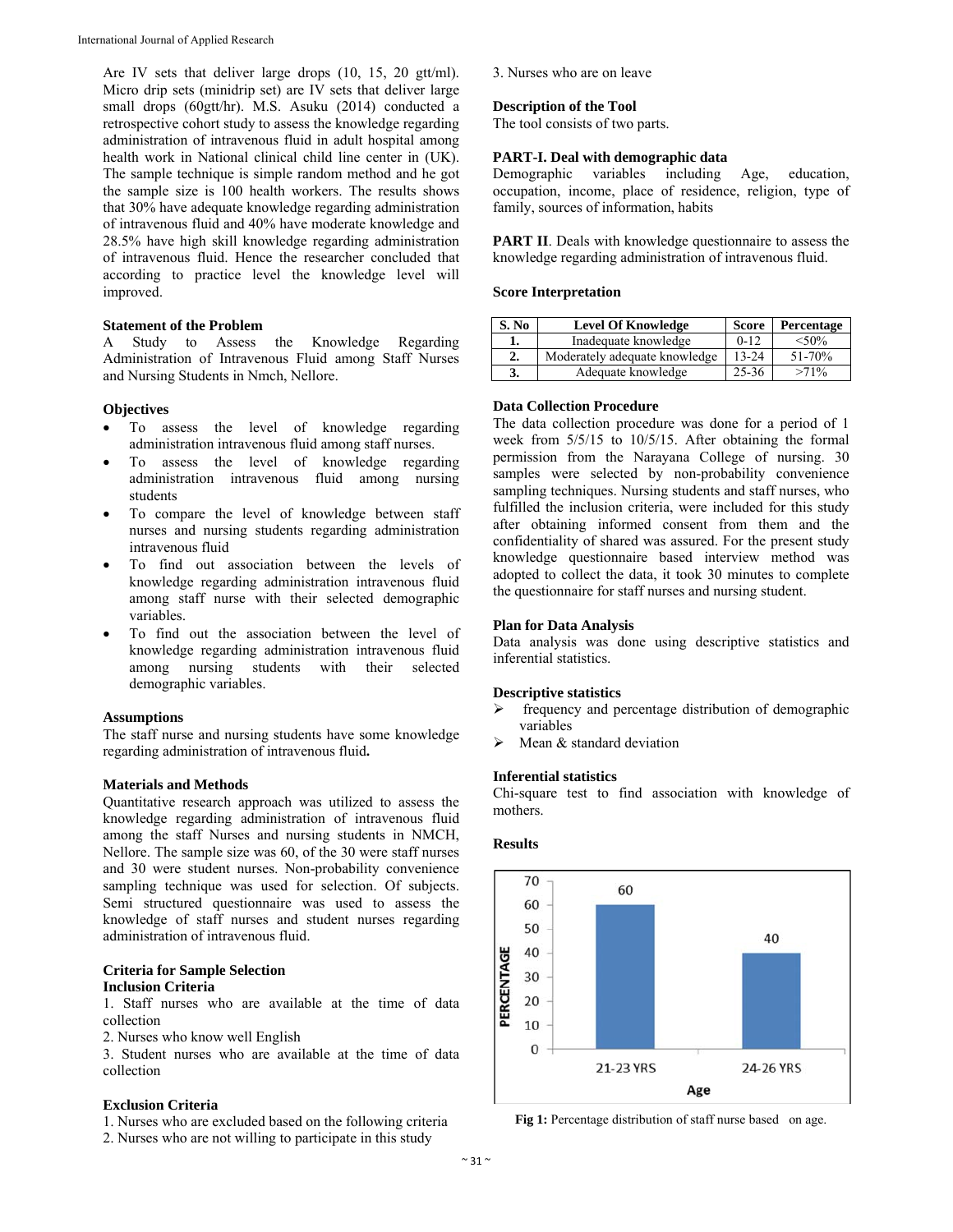





**Fig 3:** Percentage distribution of staff nurses based on Educational qualification.



**Fig 4:** Percentage distributions of staff nurses based on professional experiences.



**Fig 5:** Percentage distributions of staff nurses based on Source of information.



**Fig 6:** Percentage distribution of staff nurses who attended CNE related administration of I.V fluids Frequency and percentage distribution of demographic variables of nursing students.



**Fig 7:** Percentage distribution of nursing students based on Age.



Fig 8: Percentage distribution of nursing students based on year of educational qualification.



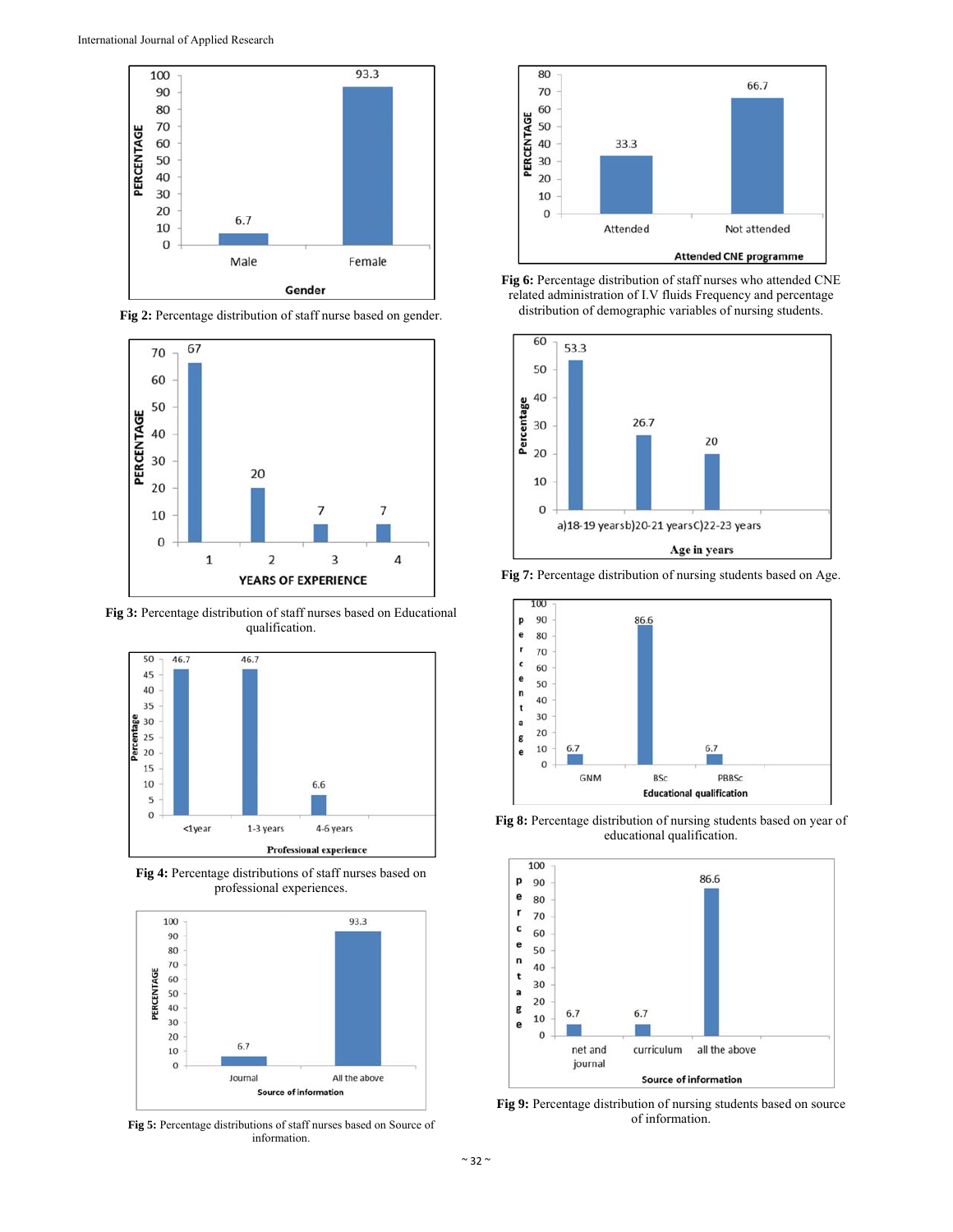

Fig 10: Percentage distribution of nursing students based on attended CNE program.





### **SECTION-III**

Table 1: Comparison of mean knowledge score and standard deviation between staff nurses and nursing students.

| Group            | Mean | <b>Standard Deviation</b> |
|------------------|------|---------------------------|
| Staff nurses     | 20.8 |                           |
| Nursing students | 20.3 |                           |

Association between the level of knowledge and socio demographic variables of staff nurses  $(n=15)$ 

| Age in years<br>$a)21-23$ years<br>b)24-26 years                                  | ٠<br>$\overline{2}$      | ٠<br>13.3      | 5<br>$\mathbf{1}$                   | 33.3<br>6.7        | $\overline{4}$<br>$\overline{3}$      | 26.7<br>20      | $Cv=4.38$<br>$T = 4.30$<br>$df=2$<br>$S^*$<br>$P=0.05$   |
|-----------------------------------------------------------------------------------|--------------------------|----------------|-------------------------------------|--------------------|---------------------------------------|-----------------|----------------------------------------------------------|
| Professional<br>experience<br>a)Below 1<br>$b)1-3$<br>year<br>years<br>c)4-6years | ٠<br>$\overline{2}$<br>٠ | ٠<br>13.3<br>٠ | $\overline{4}$<br>1<br>$\mathbf{1}$ | 26.7<br>6.7<br>6.7 | $\overline{3}$<br>$\overline{4}$<br>٠ | 20<br>26.7<br>٠ | $Cv = 5.39$<br>$T = 2.78$<br>$df=4$<br>$s^*$<br>$P=0.05$ |

Association between the Level of Knowledge of Nursing Students Regarding Administration of Intravenous Fluid and **Selected Socio Demographic Variables.** 

| <b>DEMOGRAPHIC</b><br><b>VARIABLES</b>                                            | <b>INADEQUATE</b>                                |      | <b>MODERATELY</b><br><b>ADEQUATE</b> |            | <b>ADEQU</b><br><b>ATE</b>          |                  | <b>CHI-SQUARE</b>                                        |
|-----------------------------------------------------------------------------------|--------------------------------------------------|------|--------------------------------------|------------|-------------------------------------|------------------|----------------------------------------------------------|
|                                                                                   | $\mathsf{f}$                                     | %    | $\mathsf{f}$                         | %          | f                                   | %                |                                                          |
| Source of<br>information<br>b)net and journal<br>c) Curriculum<br>d)all the above | ٠<br>$\overline{2}$                              | 13.3 | $\mathbf{I}$<br>$\overline{7}$       | 6.7<br>4.6 | $\mathbf{1}$<br>$\overline{4}$      | 6.7<br>26.6      | $Cv = 2.80$<br>$T = 2.78$<br>$df=4$<br>$S^*$<br>$P=0.05$ |
| <b>Educational</b><br>qualification<br>a)GNM<br>c)BSC<br>d)PBBSC                  | ÷,<br>$\overline{\phantom{a}}$<br>$\overline{2}$ | 13.3 | $\mathbf{I}$<br>$\overline{7}$       | 6.7<br>4.6 | ٠<br>$\mathbf{1}$<br>$\overline{4}$ | ٠<br>6.7<br>26.6 | $Cv=2.80$<br>$T = 2.78$<br>$df = 4$<br>$S^*$<br>$P=0.05$ |

Description of demographic variables of staff nurses:-Shows that with regard to age of staff nurses,  $9(60\%)$  are between 21-23 years, with regard to gender all the, 14(93.33%) are females nurses, with regard to educational qualification of staff nurses, 13(86.67%) studied BSc  $(n)$ , with regard to year of experience, 7 (646.7%) had 1 year, with regard to source of information  $10(66.7%)$  received from curriculum, with regard to attended CNE programme5 (33.33%) have not attended the CNE program.

#### Description of demographic variables of nursing students.

with regard to age,  $8(53.3\%)$  are 18-19 years, with regard to educational status of the nursing students, 13(86.66%) are studying 3rd year BSC nursing, with regard to source of information, 13(86.6%) received from curriculum, with regard to attended workshop, 14(93%) have not attended.

## **Findings of the Study Based On Objectives**

#### The level of knowledge regarding administration of intravenous fluid among staff nurse.

FIG 11: shows among 15 sample of staff nurses, 2(13.33%) have inadequate knowledge regarding administration of intravenous fluid 6(40%) have moderately adequate knowledge regarding administration of intravenous fluid and, 7(46.67%) have adequate knowledge regarding administration of intravenous fluid.

Hawkins (2013) conducted retrospective cohort study of intravenous fluid administration associated with venous thrombosis in children at North Carolina and he used the sample size is 50. The results shows that 27.6% children have improper fluid administration and 30% have in corrected fluid volume level and 40% have in corrected fluid volume calculation. Hence the researcher concluded that improvement in knowledge and attention of health care worker about intravenous fluid administration among children it will prevent venous thrombosis in children.

#### The level of knowledge regarding administration of intravenous fluid among nursing students in NMCH, Nellore.

Shows among 15 sample of nursing students  $2(13.33\%)$ have inadequate knowledge regarding administration of intravenous fluid, 8(53.33%) have moderately adequate